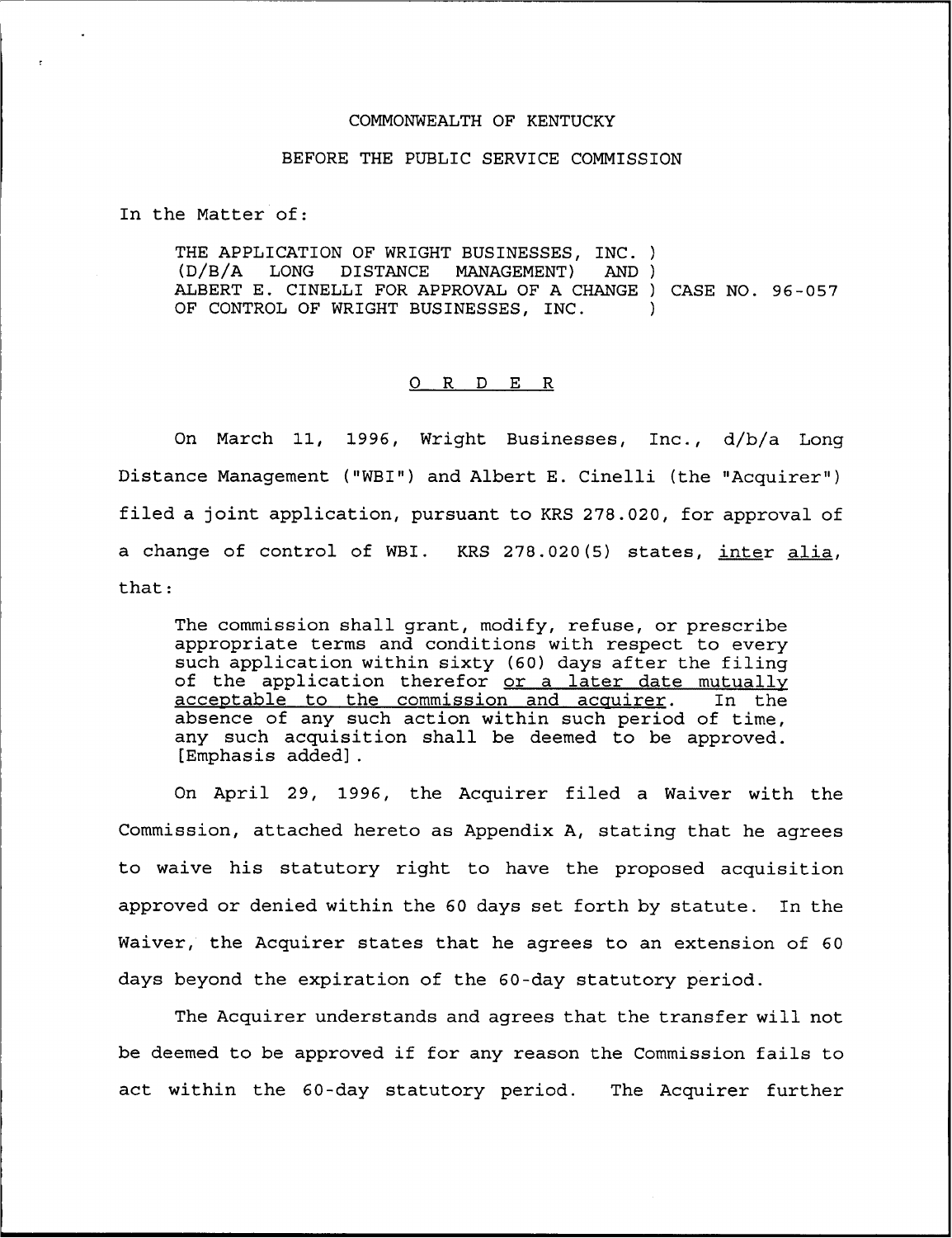understands and agrees that the transfer will be deemed to be approved if the Commission, accepting the 60-day extension, fails to act within 120 days after the filing of the application.

Having reviewed the Acquirer's Waiver and being otherwise sufficiently advised, the Commission finds that the extension of 60 days beyond the 60-day statutory period is mutually acceptable to the Acquirer and the Commission.

IT IS THEREFORE ORDERED that:

1. The Commission shall grant, modify, refuse, or prescribe appropriate terms and conditions with respect to the proposed acquisition within 120 days after the filing of the application or on a later date mutually acceptable to the Commission and the Acquirer.

2. If the Commission fails to act within the 120-day period, the proposed acquisition shall be deemed to be approved.

Done at Frankfort, Kentucky, this 7th day of May, 1996.

PUBLIC SERVICE COMMISSION

<u>nda K Kreag</u><br>.rman

Vice Chairma

ATTEST:

Executive Director